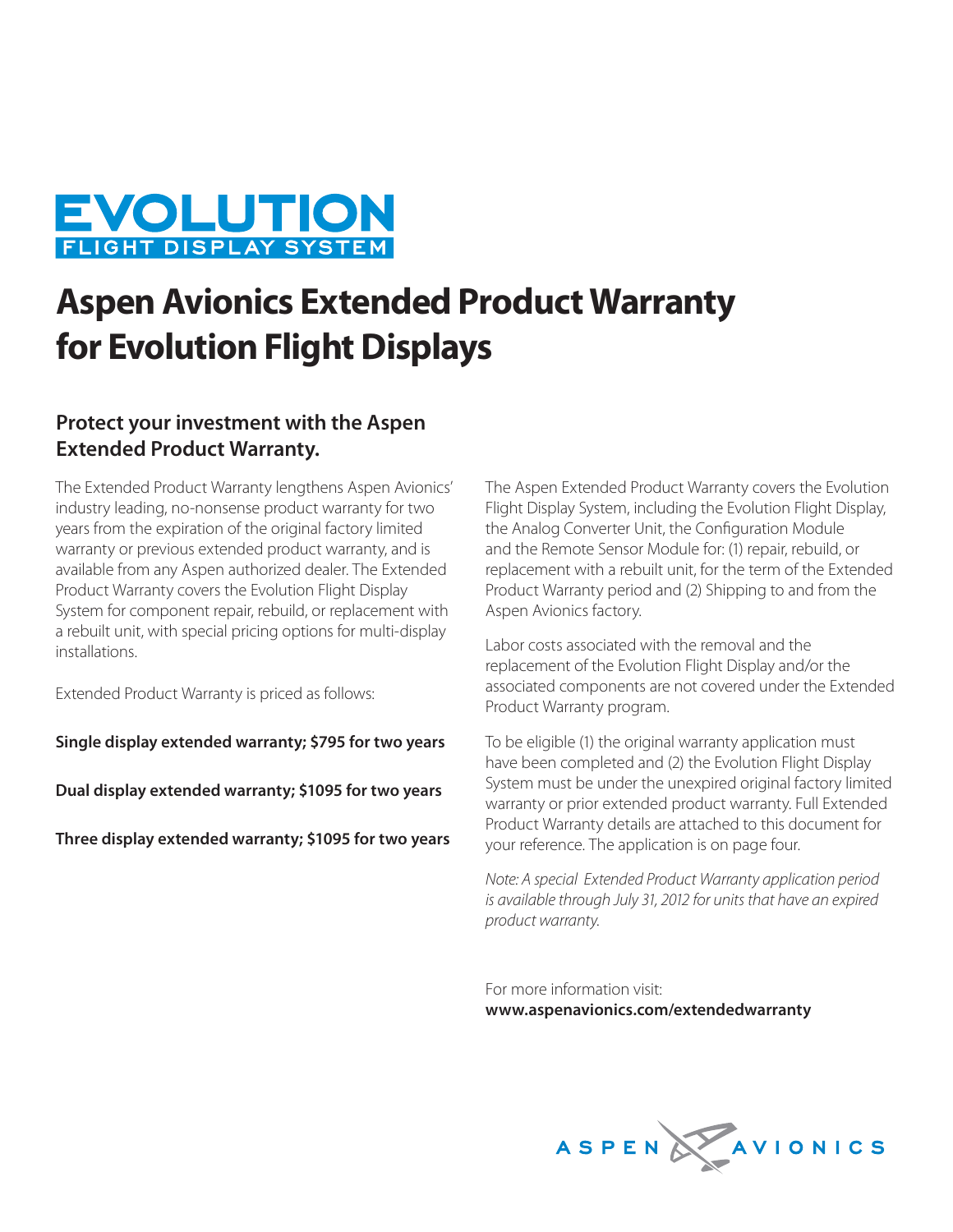# ASPENAZAVIONICS

## **Extended Product Warranty**

**1. YOUR WARRANTY.** Aspen Avionics, Inc. ("Aspen") warrants to you - the current or future owner of the aircraft identified on the Extended Product Warranty Application attached ("Application"), that its Product(s) (if originally purchased from an authorized dealer) will comply with applicable specifications (as set forth in the owner's manual) in all material respects and will be free from material defects in workmanship or materials (a "Conforming Product") for a period of twenty four months (24) months beginning on the date immediately following the expiration of the later of (A) the original Aspen factory limited product warranty period or (B) a previous extended product warranty period (the "Effective Date"), as follows:



Notwithstanding the above, if this Extended Product Warranty is issued by Aspen to the applicant between June 1, 2012 and July 31, 2012 the Effective Date may be the issuance date of this Extended Product Warranty to the applicant, regardless of whether the Product is out of any previous original or extended warranty.

See Section 6 for additional information about warranty period. "Product" means Evolution Flight Display systems and components of those units manufactured by Aspen as identified on the Application. The terms of this Extended Product Warranty become effective upon the issuance of this Extended Product Warranty by Aspen to the applicant based on the information in the Application.

**2. YOUR REMEDY.** During the term of this Extended Product Warranty, Aspen will repair, rebuild or replace with a rebuilt unit, at its discretion, without charge (see Section 13 below for information on covered transportation costs), any Product that is not a Conforming Product (a "Nonconforming Product"), so long as the warranty claim is received by Aspen from an authorized Aspen dealer prior to expiration of the Extended Product Warranty period and the procedures in Section 14 (below) are followed. Aspen will use commercially reasonable efforts to ship a repaired, rebuilt or replacement unit within seven business days of receipt by Aspen. Aspen warrants repaired, rebuilt and/or replacement items only for the unexpired portion of this Extended Product Warranty period.

**3. CONDITIONS TO COVERAGE.** Aspen's obligation under this Extended Product Warranty is conditioned on your fulfillment of the obligation to:

A. Maintain records accurately reflecting operating time of and maintenance performed on the Product,

B. Furnish proof sufficient to establish that the Product is a Nonconforming Product, and

C. Allow Aspen access to all relevant records in order to substantiate your warranty claim.

**4. EXCLUSIONS.** The following are not covered by (and are expressly excluded from) this Extended Product Warranty:

A. Batteries;

B. Weather receiver systems;

C. Costs, including labor costs of the Aspen authorized dealer, associated with the removal from and the replacement of the Product in the aircraft;

D. Software upgrades, except that Aspen reserves the right to return Product with a software version equal to or more recent than that originally shipped, in Aspen's sole discretion;

E. Normal wear and tear and the need for regular overhaul and maintenance;

F. Product nonconformity caused by any of the following:

(1) Exposure of the Product to temperature, environmental, operating, or other conditions other than those prescribed in the owner's manual;

(2) Failure to maintain, install or operate the Product as prescribed in the owner's manual or as Aspen otherwise directs;

(3) Alterations or repairs made by anyone other than Aspen or one of its authorized service centers;

(4) Maintenance, repair, installation, handling, transportation, storage, operation (including, without limitation, operation of the Product's software or host medium), or use, in any case which is improper or otherwise does not comply with Aspen's instructions as set forth in the owner's manual;

(5) Accident, contamination, damage caused by a battery, foreign object or weather conditions, abuse, misuse, neglect, or negligence;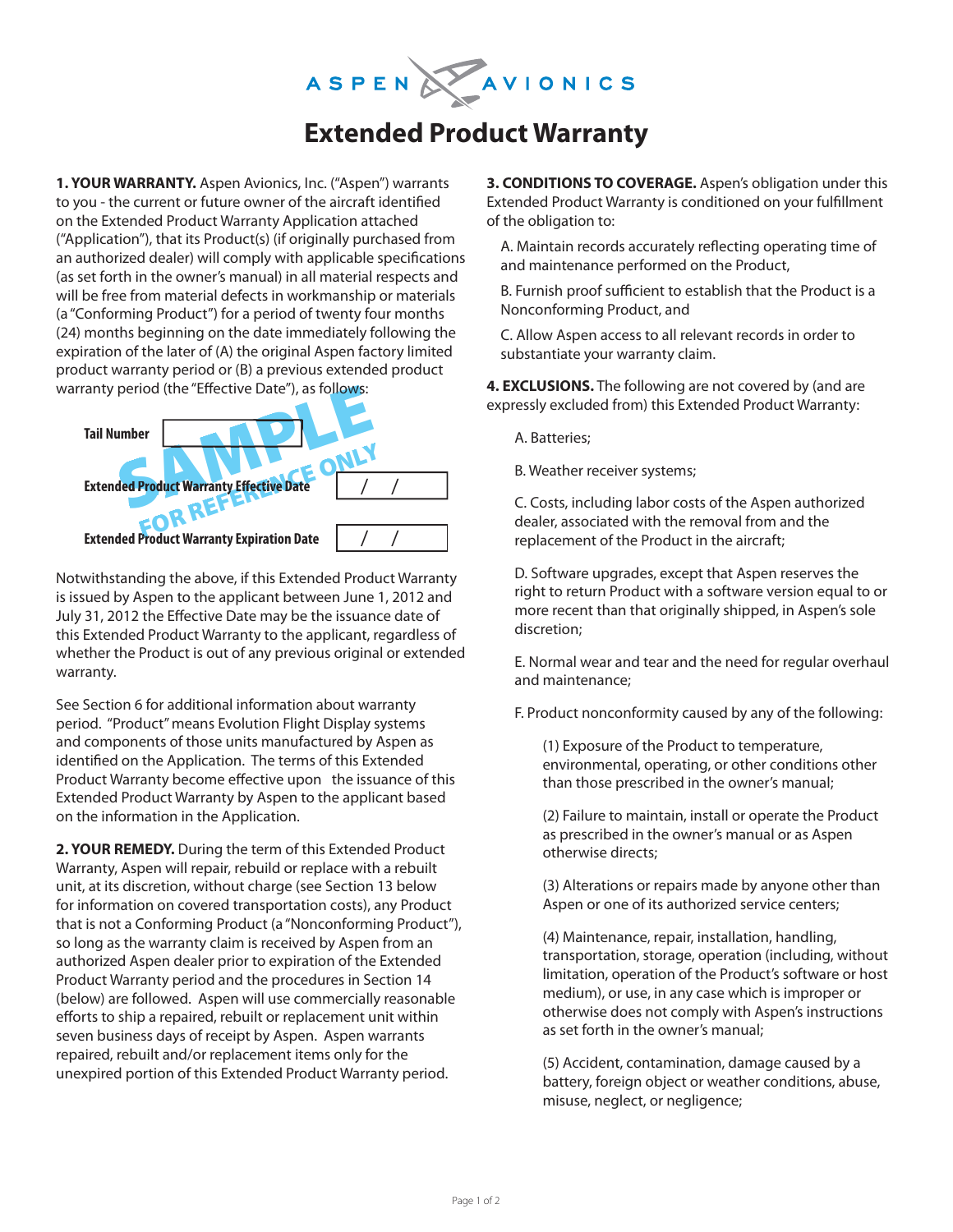(6) Exposure of the Product or the Product's host medium to any computer virus or other intentionally disruptive, destructive, or disabling computer code; and

(7) Failure of a product Aspen has supplied that is not under warranty or by any product supplied by someone else.

**5. INVALIDATION OF WARRANTY.** This Extended Product Warranty is void if the Product is altered or repair is attempted or made by anyone other than Aspen or its authorized service center.

**6. ORIGINAL WARRANTY PERIOD.** The original factory limited warranty ran for twenty-four months from the date that the aircraft in which the Product was installed was returned to service following installation by an Aspen authorized dealer ("Return to Service Date"). The original, accurate Return to Service Date must be included in the Application. If the warranty application from the original installation was not properly submitted by the installing dealer, and if Aspen cannot verify the Return to Service Date, then the expiration of the original factory warranty and the commencement of this Extended Product Warranty period will be calculated using the Product's original date of shipment from Aspen as set forth in Section 1 above.

**7. SOLE REMEDY.** Aspen's sole obligation, and your exclusive remedy under this Extended Product Warranty, is limited to repair, rebuilding or replacing with a rebuilt unit, at Aspen's option, of any Nonconforming Product as provided herein.

**8. EXCLUSIVE WARRANTY.** THIS EXTENDED PRODUCT WARRANTY IS EXCLUSIVE AND IN LIEU OF ALL OTHER WARRANTIES. THE IMPLIED WARRANTY OF MERCHANTABILITY AND IMPLIED WARRANTY OF FITNESS FOR A PARTICULAR PURPOSE, AS WELL AS ALL OTHER IMPLIED WARRANTIES (STATUTORY OR OTHERWISE) EXPIRED AT THE END OF THE ORIGINAL ASPEN LIMITED PRODUCT WARRANTY PERIOD.

Some states do not allow limitations on how long an implied warranty lasts, so the above limitation may not apply to you.

**9. INCIDENTAL DAMAGES.** ASPEN SHALL NOT UNDER ANY CIRCUMSTANCES BE LIABLE FOR ANY SPECIAL, DIRECT, INDIRECT, INCIDENTAL OR CONSEQUENTIAL LOSS OR DAMAGES OF ANY KIND (INCLUDING WITHOUT LIMITATION: DAMAGES FOR LOSS OF PROFITS, LOSS OF REVENUES, OR LOSS OF USE OR BUSINESS INTERRUPTION), EVEN IF ASPEN HAS BEEN ADVISED OF THE POSSIBILITY OR CERTAINTY OF THOSE DAMAGES OR IF ASPEN COULD HAVE REASONABLY FORESEEN THOSE DAMAGES.

Some states do not allow the exclusion of incidental or consequential damages, so the preceding limitations may not apply to you.

**10. LIMITATION OF LIABILITY.** ASPEN'S AGGREGATE LIABILITY HEREUNDER, WHETHER BASED UPON CONTRACT, TORT (INCLUDING NEGLIGENCE AND STRICT LIABILITY), INDEMNITY, OR OTHERWISE, WILL NOT EXCEED THE PRICE PAID BY YOU FOR THE WARRANTED PRODUCT. THE EXCLUSIONS OF TYPES OF DAMAGES CONTAINED HEREIN WILL BE DEEMED INDEPENDENT OF, AND WILL SURVIVE, ANY FAILURE OF THE ESSENTIAL PURPOSE OF THIS AGREEMENT.

**11. TERM OF WARRANTY.** No renewal or expansion of the term of this Extended Product Warranty will be binding upon Aspen unless confirmed in writing by Aspen's authorized representative.

**12. DEALER WARRANTIES.** Any express or implied warranty or remedy in addition to or different from those stated herein that is offered by a dealer ("Dealer Warranty") will be the sole responsibility of the dealer, who will be solely responsible for all liability, loss, cost, damage, or expense arising out of or in connection with any such Dealer Warranty. Although Aspen provides training and assistance to dealers, it cannot control the installation of its Products by its dealers, which are independent businesses not owned or controlled by Aspen.

13. TRANSPORTATION COSTS. Aspen will assume round trip transportation costs for a Product determined by Aspen to be a Nonconforming Product in an amount not to exceed standard next business day shipping charges within the continental United States. YOU ARE RESPONSIBLE FOR ALL IMPORT/ EXPORT-FEES, TAXES, DUTIES, CUSTOMS, DOCUMENTATION FEES, CLEARANCE FEES, AND SIMILAR FEES AND CHARGES.

You may contact Aspen to obtain a freight courier account number for prepaid shipping of the return. If Aspen subsequently determines that the Product is not a Nonconforming Product, that this Extended Product Warranty is inapplicable, that the Product is out of warranty, that the defect or malfunction is excluded from coverage, or that this Extended Product Warranty is invalid, Aspen will invoice you for repair, rebuilding or replacement costs and the shipping costs.

Risk of loss or damage for any Product in transit will be borne by the party initiating the transportation.

**14. WARRANTY PROCEDURE.** If you require Extended Product Warranty service, you may contact your local Aspen authorized dealer or you may contact Aspen directly as described below. You may contact Aspen for information about Extended Product Warranty service by e-mailing extwarranty@ aspenavionics.com; by calling Aspen Customer Service at (505) 856-5034; by writing to Aspen Customer Service Department, Aspen Avionics, Inc., 5001 Indian School Road NE Albuquerque, New Mexico 87110; or by visiting the Aspen Website at http:// www.aspenavionics.com.

This Extended Product Warranty gives you specific legal rights, and you may also have other rights which vary from State to State.



Aspen Extended Product Warranty Application is attached on the following page